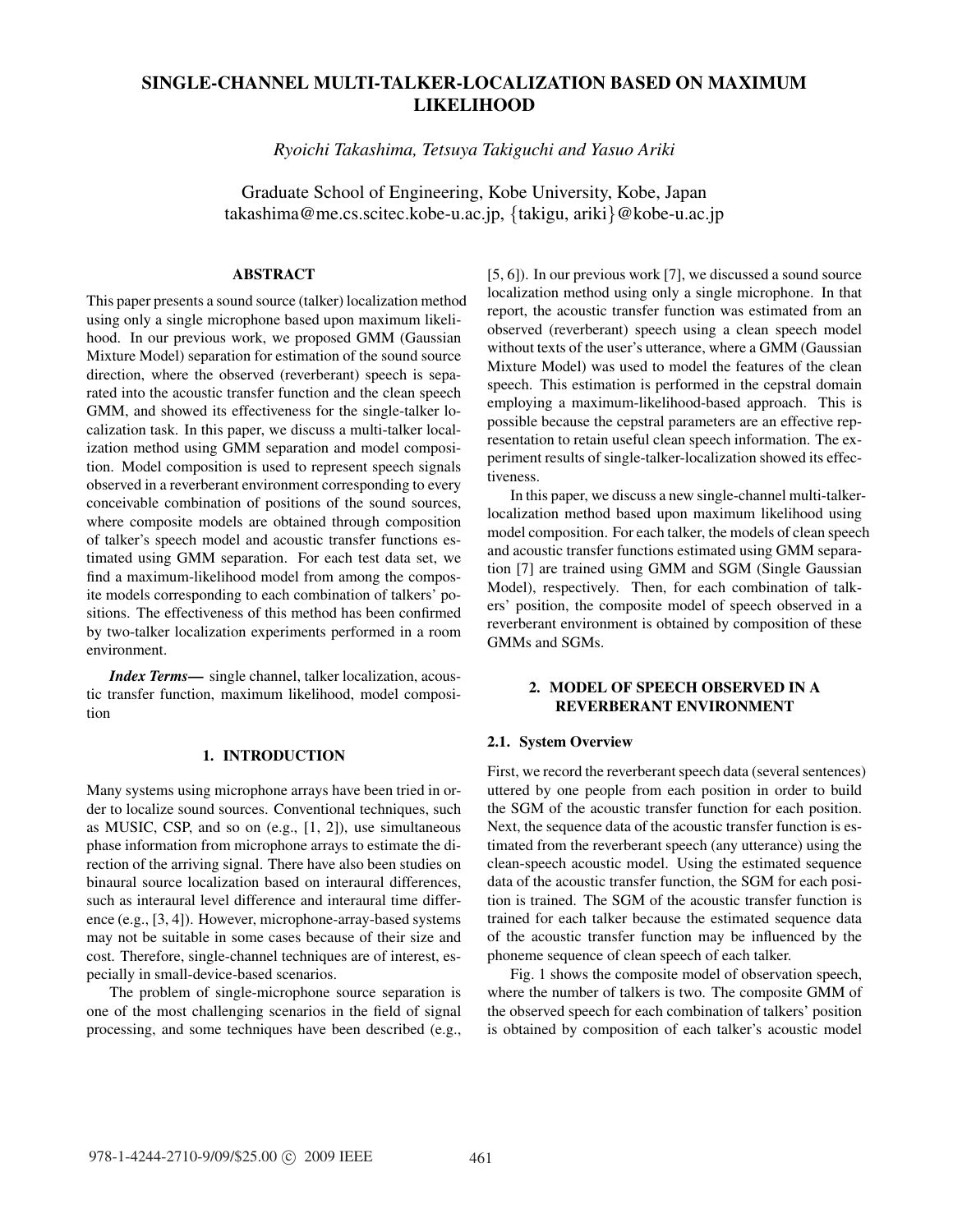

**Fig. 1**. Composite model of the observed speech

for clean speech and the acoustic transfer function. Then, for each test data set, we find a maximum-likelihood model from among the composite models corresponding to each combination of talkers' positions.

### **2.2. Estimation of the Acoustic Transfer Function**

In our previous work, we proposed the method to estimate the acoustic transfer function from the reverberant speech (any utterance) using the clean-speech acoustic model, where a GMM is used to model the feature of the clean speech. The clean speech GMM enables us to estimate the acoustic transfer function from the observed speech without texts of user's utterance (text-independent estimation).

## *2.2.1. Cepstrum Representation of Reverberant Speech*

The reverberant speech signal,  $x(t)$ , in a room environment is generally considered as the convolution of clean speech and acoustic transfer function. The spectral analysis of the acoustic modeling is generally carried out using short-term windowing. Therefore, the spectrum of the reverberant speech signal is approximately represented by  $X(\omega; n) \approx S(\omega; n)$ .  $H(\omega; n)$ , where the length of the acoustic transfer function may be greater than that of the window. Here  $X(\omega; n)$ ,  $S(\omega; n)$ , and  $H(\omega; n)$  are the short-term linear spectra of the reverberant speech signal, clean speech signal, and the acoustic transfer function in the analysis window  $n$ , respectively.

Cepstral parameters are an effective representation to retain useful speech information in speech recognition. Therefore, we use the cepstrum for acoustic modeling necessary to estimate the acoustic transfer function. The cepstrum of the reverberant speech is given by the inverse Fourier transform of the log spectrum.

$$
X_{cep}(d;n) \approx S_{cep}(d;n) + H_{cep}(d;n)
$$
 (1)

where  $X_{cep}$ ,  $S_{cep}$ , and  $H_{cep}$  are cepstra for the reverberant speech signal, clean speech signal, and acoustic transfer function, respectively. As shown in equation (1), if  $X$  and  $S$  are observed,  $H$  can be obtained by

$$
H_{cep}(d;n) \approx X_{cep}(d;n) - S_{cep}(d;n). \tag{2}
$$

However,  $S$  cannot be observed actually. Therefore,  $H$  is estimated by maximizing the likelihood (ML) of reverberant speech using clean-speech GMM.

#### *2.2.2. Maximum-Likelihood-Based Parameter Estimation*

The sequence of the acoustic transfer function in (2) is estimated in an ML manner using the expectation maximization (EM) algorithm, which maximizes the likelihood of the reverberant speech:

$$
\hat{H} = \underset{H}{\operatorname{argmax}} \Pr(X|H, \lambda_S). \tag{3}
$$

Here,  $\lambda$  denotes the set of GMM parameters of the clean speech, while the suffix  $S$  represents the clean speech in the cepstral domain. The GMM of clean speech consists of a mixture of Gaussian distributions.

$$
\lambda_S = \{ w_k, N(\mu_k^{(S)}, \sigma_k^{(S)^2}) \}, \quad \sum_k w_k = 1 \tag{4}
$$

where  $w_k$ ,  $\mu_k$  and  $\sigma_k^2$  are the weight coefficient, mean vector and variance vector (diagonal covariance matrix) of the  $k$ -th mixture component, respectively. Those parameters are estimated by EM (Expectation-Maximization) algorithm using a clean speech database.

The estimation of the acoustic transfer function in each frame is performed in a maximum likelihood fashion using the EM algorithm. The EM algorithm is a two-step iterative procedure. In the first step, called the expectation step, the auxiliary function  $Q$  is computed. Then,  $Q$  is defined as follows [7]:

$$
Q(\hat{H}|H) = -\sum_{k} \sum_{n} \gamma_{k}(n) \sum_{d=1}^{D} \left\{ \frac{1}{2} \log(2\pi)^{D} \sigma_{k,d}^{(S)^{2}} + \frac{(X(d;n) - \mu_{k,d}^{(S)} - \hat{H}(d;n))^{2}}{2\sigma_{k,d}^{(S)^{2}}} \right\}
$$
(5)

$$
\gamma_k(n) = \Pr(X(n), k | \lambda_S) \tag{6}
$$

Here,  $X(n)$  is the cepstrum at the *n*-th frame for reverberant speech data. D is the dimension of the  $X(n)$ , and  $\mu_{k,d}^{(S)}$ and  $\sigma_{k,d}^{(S)^2}$  are the d-th mean value and the d-th diagonal variance value of the k-th component in the clean speech GMM, respectively.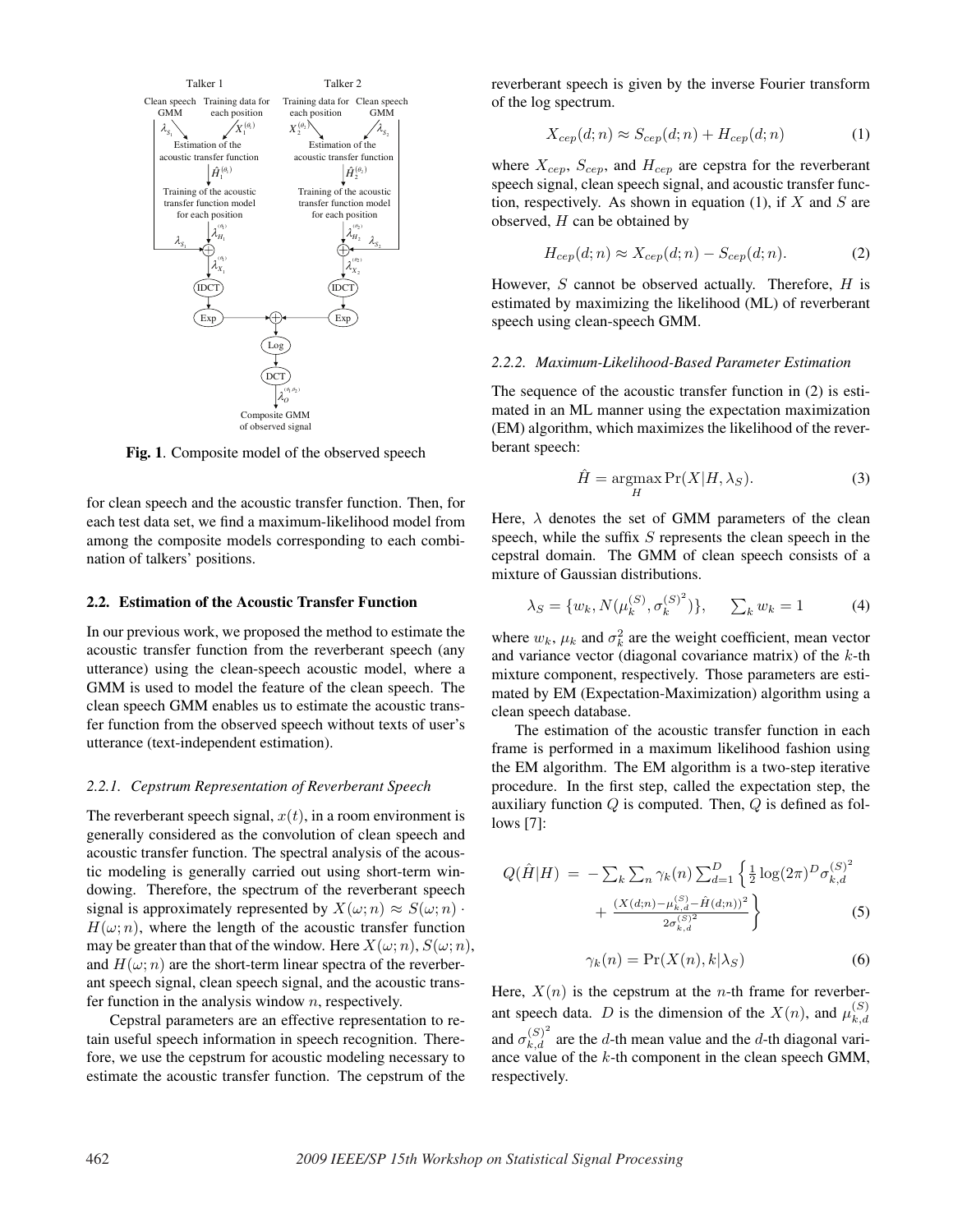The maximization step (M-step) in the EM algorithm becomes "max  $Q(H|H)$ ". The re-estimation formula can therefore be derived, knowing that  $\partial Q(\hat{H}|H)/\partial \hat{H} = 0$  as

$$
\hat{H}(d;n) = \frac{\sum_{k} \gamma_{k}(n) \frac{X(d;n) - \mu_{k,d}^{(S)}}{\sigma_{k,d}^{(S)^{2}}}}{\sum_{k} \frac{\gamma_{k}(n)}{\sigma_{k,d}^{(S)^{2}}}}.
$$
(7)

## **2.3. Model Composition**

Using the estimated sequence data of the acoustic transfer function, the SGM for each position is trained. Then, using the obtained acoustic model parameter of the acoustic transfer function  $\lambda_{H_i}^{\theta_i} = {\mu^{(H_i^{\theta_i})}, \Sigma^{(H_i^{\theta_i})}}$  and that of clean speech  $\lambda_{S_i}$ , the composite model of observed signal  $\lambda_{\mathcal{O}}^{\Theta}$  ( $\Theta$  =  $\{A_i, A_i\}$ ) for each combination of talkers' position is ob- $\{\theta_1,\ldots,\theta_M\}$  for each combination of talkers' position is obtained [8].

The spectrum of the observed signal is expressed as

$$
O(\omega; n) = \sum_{i=1}^{M} X_i^{\theta_i}(\omega; n)
$$
 (8)

$$
X_i^{\theta_i}(\omega; n) \approx S_i(\omega; n) \cdot H_i^{\theta_i}(\omega; n). \tag{9}
$$

where  $X_i^{\theta_i}(\omega; n)$  is the spectrum of reverberant speech signal<br>uttered by each talker  $i (i - 1 \dots M)$  from each talker's posiuttered by each talker  $i(i = 1 \cdots M)$  from each talker's position  $\theta_i$ ,  $H_i^{\theta_i}$  is the acoustic transfer function from the position,  $\theta_i$ , and  $S_i$  is the clean speech signal of each talker *i*. First, using the acoustic model parameters of  $S_i$  and  $H_i^{\theta_i}$  trained in the cepstral domain, the acoustic model of the reverberant speech signal  $\lambda_{X_i}^{\theta_i}$  is obtained. As shown in equation (1), the mean vector and covariance matrix of the reverberant speech model are obtained as

$$
\mu_{\text{cep}}^{(X_i^{\theta_i})} = \mu_{\text{cep}}^{(S_i)} + \mu_{\text{cep}}^{(H_i^{\theta_i})}, \ \Sigma_{\text{cep}}^{(X_i^{\theta_i})} = \Sigma_{\text{cep}}^{(S_i)} + \Sigma_{\text{cep}}^{(H_i^{\theta_i})}.
$$
 (10)

Next, using the reverberant speech model,  $\lambda_{X_i}^{\theta_i}$ , obtained by equation (10) for each talker, the model of the observed signal  $\lambda_O^{\Theta}$  is obtained. As shown in equation (8), the observed signal is represented by addition of the reverberant signal in the spectral domain. So,  $\lambda_{X_i}^{\theta_i}$  needs to be transformed from the cepstral domain to the linear-spectral domain. The acoustic model parameter in the log-spectral domain is obtained by computing the inverse cosine transform of each Gaussian probability density function (PDF) of the GMM.

$$
\mu_{\text{log}}^{(X_i^{\theta_i})} = \Gamma^{-1} \mu_{\text{cep}}^{(X_i^{\theta_i})}, \ \Sigma_{\text{log}}^{(X_i^{\theta_i})} = \Gamma^{-1} \Sigma_{\text{cep}}^{(X_i^{\theta_i})} (\Gamma^{-1})^T \tag{11}
$$

Here,  $\Gamma$  is a cosine transform matrix,  $\mu_{\log}^{(X_i^{\theta_i})}$  and  $\Sigma_{\log}^{(X_i^{\theta_i})}$  are the mean vector and covariance matrix of a Gaussian PDF in the log-power spectral domain, respectively. Then, the model parameter of observed signal in the liner-spectral domain is obtained by computing the exponential transform of reverberant signal model and adding these model parameter.

$$
\mu_{\text{lin},p}^{(X_i^{\theta_i})} = \exp\left\{\mu_{\text{log},p}^{(X_i^{\theta_i})} + \sigma_{\text{log},pp}^{(X_i^{\theta_i})^2}/2\right\}
$$
\n
$$
\sigma_{\text{lin},pq}^{(X_i^{\theta_i})^2} = \mu_{\text{lin},p}^{(X_i^{\theta_i})} \cdot \mu_{\text{lin},q}^{(X_i^{\theta_i})} \cdot \exp\left\{\sigma_{\text{log},pq}^{(X_i^{\theta_i})^2} - 1\right\} \tag{12}
$$

$$
\mu_{\text{lin}}^{(O^{\Theta})} = \sum_{i=1}^{M} \mu_{\text{lin}}^{(X_i^{\theta_i})}, \quad \Sigma_{\text{lin}}^{(O^{\Theta})} = \sum_{i=1}^{M} \Sigma_{\text{lin}}^{(X_i^{\theta_i})} \tag{13}
$$

Here,  $\mu_{\text{lin},p}^{(X_i^{\theta_i})}$  and  $\sigma_{\text{lin},pq}^{(X_i^{\theta_i})^2}$  are the *p*-th mean and  $(p, q)$  element of the covariance matrix in the linear-spectral domain, respectively. Finally, the model parameter of observed signal in the cepstral domain is obtained by computing the log transform and cosine transform.

$$
\sigma_{\log,pq}^{(O^{\Theta})^2} = \log \left\{ \frac{\sigma_{\lim,pq}^{(O^{\Theta})^2}}{\mu_{\lim,p}^{(O^{\Theta})} \mu_{\lim,q}^{(O^{\Theta})}} + 1 \right\}
$$

$$
\mu_{\log,p}^{(O^{\Theta})} = \log \mu_{\lim,p}^{(O^{\Theta})} - \sigma_{\log,pp}^{(O^{\Theta})^2} / 2 \tag{14}
$$

$$
\mu_{\text{cep}}^{(O^{\Theta})} = \Gamma \mu_{\text{log}}^{(O^{\Theta})}, \ \Sigma_{\text{cep}}^{(O^{\Theta})} = \Gamma \Sigma_{\text{log}}^{(O^{\Theta})} \Gamma^T \tag{15}
$$

#### **2.4. Maximum-Likelihood-Based Localization**

The acoustic model of observed signal is computed for all combination of talkers and those positions. Then, using the composite GMM of the observed signal, the estimation of talker localization is handled in an ML framework:

$$
\hat{\Theta} = \underset{\Theta}{\operatorname{argmax}} \Pr(O|\lambda_{O^{\Theta}}) \tag{16}
$$

where  $\lambda_{\mathcal{O}}$  denotes the composite GMM for the combination of the direction (location)  $\Theta$  ( $\Theta = {\theta_1, \dots, \theta_M}$ ), and a GMM having the maximum-likelihood is found for each test data from among the composite GMMs corresponding to each combination of talkers' positions.

#### **3. EXPERIMENT**

#### **3.1. Experiment condition**

The new talker localization method was evaluated in a reverberant environment. Reverberant speech was simulated by a linear convolution of clean speech and impulse response. The impulse response was taken from the RWCP database in real acoustical environments [9], where the target talker was located at 30, 90, and 130 degrees (test position). The reverberation time was 300 msec, and the distance to the microphone was about 2 m. The size of the recording room was about 6.7  $m \times 4.2$  m (width  $\times$  depth). The talkers were one male and one female, and the number of position's combination was 9.

The speech signal was sampled at 12 kHz and windowed with a 32-msec Hamming window every 8 msec. The clean speech GMM was trained using 40 sentences spoken by one male in the ASJ Japanese speech database and has 64 Gaussian mixture components. Then 16-order MFCCs (Mel Frequency Cepstral Coefficients) were used as feature vectors.